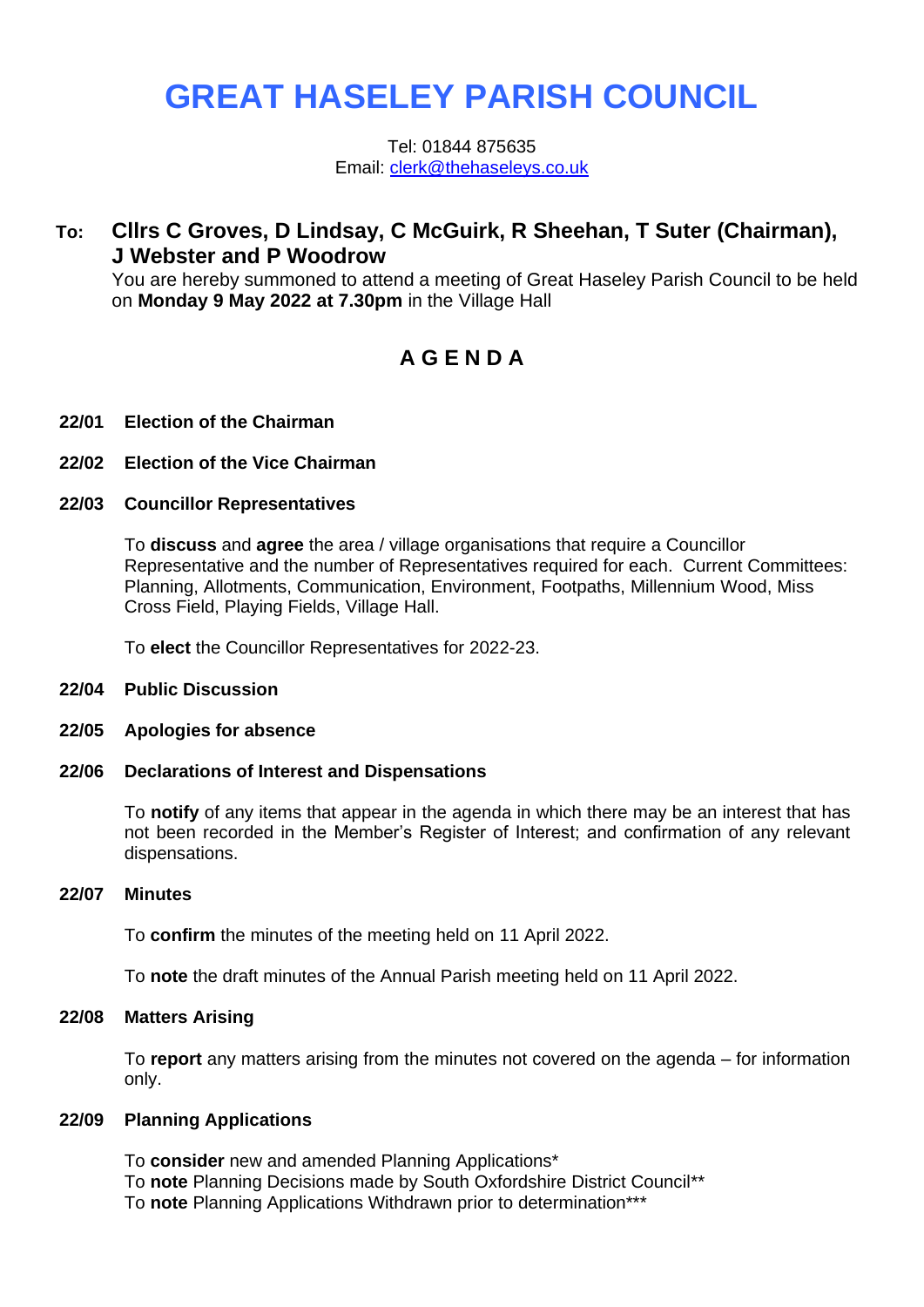# **22/10 Payments**

To **agree** the following cheques: £453.59 BHIB Insurance, £52.00 Shield Maintenance, £94.25 SODC (Waste collections – Village Hall), £80.00 SLCC Membership, £768 Ridgeway Rural Services.

#### **22/11 Financial Report**

To **receive** a report from the Responsible Financial Officer.

### **22/12 Standing Orders & Financial Regulations**

To **review** Standing Orders / Financial Regulations.

#### **22/13 External Audit**

To **agree** whether the Parish Council a) Certifies itself as exempt from a limited assurance review and completes Part 2 of the Annual Governance and Accountability Return 2021/22 or b) completes Part 3 of the Annual Governance and Accountability Return 2021/22 and submits it to Moore, the appointed External Auditor, for a limited assurance Review.

# **22/14 Public Art – s106 Funding**

To **receive** an update and **consider** next steps.

#### **22/15 Platinum Jubilee Celebrations**

To **receive** an update on planning celebrations for Her Majesty The Queen's Platinum Jubilee.

# **22/16 Reports from Committees / County and District Councillors**

To **receive** reports from District Councillor C Newton and County Councillor F van Mierlo.

To **receive** reports from Committees on: Allotments, Communication, Environment, Footpaths, Millennium Wood, Miss Cross Field, Playing Fields, Village Hall.

#### **22/17 Correspondence**

To **distribute** correspondence received.

#### **22/18 Information Exchange**

To **receive** any items a Parish Councillor may wish to raise and where necessary include items raised on the next agenda for discussion.

#### **22/19 Date of Next Meeting**

To **confirm** the next meeting will be held on 13 June 2022 in the Village Hall, commencing at 7.30pm.

> **Andrea Oughton Parish Clerk 3 May 2022**